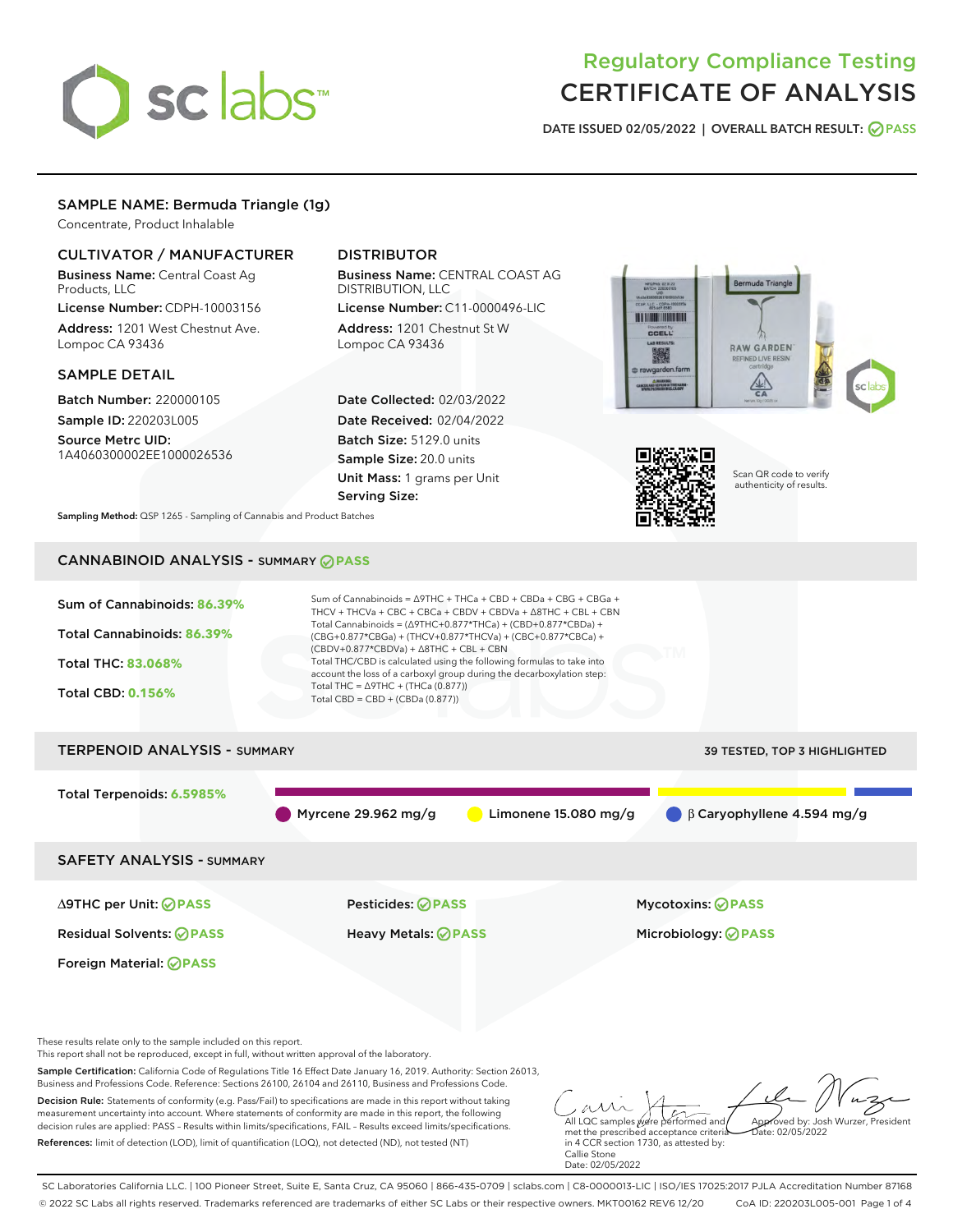



BERMUDA TRIANGLE (1G) | DATE ISSUED 02/05/2022 | OVERALL BATCH RESULT: @ PASS

#### CANNABINOID TEST RESULTS - 02/04/2022 2 PASS

Tested by high-performance liquid chromatography with diode-array detection (HPLC-DAD). **Method:** QSP 1157 - Analysis of Cannabinoids by HPLC-DAD

#### TOTAL CANNABINOIDS: **86.39%**

Total Cannabinoids (Total THC) + (Total CBD) + (Total CBG) + (Total THCV) + (Total CBC) + (Total CBDV) + ∆8THC + CBL + CBN

TOTAL THC: **83.068%** Total THC (∆9THC+0.877\*THCa)

TOTAL CBD: **0.156%** Total CBD (CBD+0.877\*CBDa)

TOTAL CBG: 2.54% Total CBG (CBG+0.877\*CBGa) TOTAL THCV: 0.42%

Total THCV (THCV+0.877\*THCVa)

TOTAL CBC: ND Total CBC (CBC+0.877\*CBCa)

TOTAL CBDV: ND Total CBDV (CBDV+0.877\*CBDVa)

| <b>COMPOUND</b>  | LOD/LOQ<br>(mg/g)          | <b>MEASUREMENT</b><br><b>UNCERTAINTY</b><br>(mg/g) | <b>RESULT</b><br>(mg/g) | <b>RESULT</b><br>(%) |
|------------------|----------------------------|----------------------------------------------------|-------------------------|----------------------|
| <b>A9THC</b>     | 0.06/0.26                  | ±28.575                                            | 830.68                  | 83.068               |
| <b>CBG</b>       | 0.06 / 0.19                | ±1.001                                             | 25.40                   | 2.540                |
| <b>THCV</b>      | 0.1 / 0.2                  | ±0.21                                              | 4.2                     | 0.42                 |
| <b>CBN</b>       | 0.1/0.3                    | ±0.14                                              | 2.1                     | 0.21                 |
| <b>CBD</b>       | 0.07/0.29                  | ±0.072                                             | 1.56                    | 0.156                |
| $\triangle$ 8THC | 0.1/0.4                    | N/A                                                | <b>ND</b>               | <b>ND</b>            |
| <b>THCa</b>      | 0.05/0.14                  | N/A                                                | <b>ND</b>               | <b>ND</b>            |
| <b>THCVa</b>     | 0.07/0.20                  | N/A                                                | <b>ND</b>               | <b>ND</b>            |
| <b>CBDa</b>      | 0.02 / 0.19                | N/A                                                | <b>ND</b>               | <b>ND</b>            |
| <b>CBDV</b>      | 0.04 / 0.15                | N/A                                                | <b>ND</b>               | <b>ND</b>            |
| <b>CBDVa</b>     | 0.03/0.53                  | N/A                                                | <b>ND</b>               | <b>ND</b>            |
| <b>CBGa</b>      | 0.1 / 0.2                  | N/A                                                | <b>ND</b>               | <b>ND</b>            |
| <b>CBL</b>       | 0.06 / 0.24                | N/A                                                | <b>ND</b>               | <b>ND</b>            |
| <b>CBC</b>       | 0.2 / 0.5                  | N/A                                                | <b>ND</b>               | <b>ND</b>            |
| <b>CBCa</b>      | 0.07/0.28                  | N/A                                                | <b>ND</b>               | <b>ND</b>            |
|                  | <b>SUM OF CANNABINOIDS</b> |                                                    | 863.9 mg/g              | 86.39%               |

#### **UNIT MASS: 1 grams per Unit**

| ∆9THC per Unit                         | 1100 per-package limit | 830.68 mg/unit | <b>PASS</b> |
|----------------------------------------|------------------------|----------------|-------------|
| <b>Total THC per Unit</b>              |                        | 830.68 mg/unit |             |
| <b>CBD</b> per Unit                    |                        | $1.56$ mg/unit |             |
| <b>Total CBD per Unit</b>              |                        | $1.56$ mg/unit |             |
| <b>Sum of Cannabinoids</b><br>per Unit |                        | 863.9 mg/unit  |             |
| <b>Total Cannabinoids</b><br>per Unit  |                        | 863.9 mg/unit  |             |

| <b>COMPOUND</b>           | LOD/LOQ<br>(mg/g) | <b>MEASUREMENT</b><br><b>UNCERTAINTY</b><br>(mg/g) | <b>RESULT</b><br>(mg/g)                         | <b>RESULT</b><br>(%) |
|---------------------------|-------------------|----------------------------------------------------|-------------------------------------------------|----------------------|
| <b>Myrcene</b>            | 0.008 / 0.025     | ±0.3865                                            | 29.962                                          | 2.9962               |
| Limonene                  | 0.005 / 0.016     | ±0.2156                                            | 15.080                                          | 1.5080               |
| $\beta$ Caryophyllene     | 0.004 / 0.012     | ±0.1635                                            | 4.594                                           | 0.4594               |
| $\alpha$ Pinene           | 0.005 / 0.017     | ±0.0266                                            | 3.095                                           | 0.3095               |
| $\beta$ Pinene            | 0.004 / 0.014     | ±0.0353                                            | 3.071                                           | 0.3071               |
| Terpinolene               | 0.008 / 0.026     | ±0.0559                                            | 2.727                                           | 0.2727               |
| Linalool                  | 0.009 / 0.032     | ±0.0861                                            | 2.265                                           | 0.2265               |
| $\alpha$ Humulene         | 0.009 / 0.029     | ±0.0350                                            | 1.089                                           | 0.1089               |
| Ocimene                   | 0.011 / 0.038     | ±0.0307                                            | 0.956                                           | 0.0956               |
| Fenchol                   | 0.010 / 0.034     | ±0.0291                                            | 0.751                                           | 0.0751               |
| Terpineol                 | 0.016 / 0.055     | ±0.0436                                            | 0.710                                           | 0.0710               |
| Camphene                  | 0.005 / 0.015     | ±0.0035                                            | 0.307                                           | 0.0307               |
| trans- $\beta$ -Farnesene | 0.008 / 0.025     | ±0.0107                                            | 0.302                                           | 0.0302               |
| <b>Borneol</b>            | 0.005 / 0.016     | ±0.0060                                            | 0.143                                           | 0.0143               |
| $\alpha$ Bisabolol        | 0.008 / 0.026     | ±0.0067                                            | 0.126                                           | 0.0126               |
| Guaiol                    | 0.009 / 0.030     | ±0.0051                                            | 0.107                                           | 0.0107               |
| $\alpha$ Phellandrene     | 0.006 / 0.020     | ±0.0014                                            | 0.104                                           | 0.0104               |
| Nerolidol                 | 0.009 / 0.028     | ±0.0060                                            | 0.096                                           | 0.0096               |
| $\alpha$ Terpinene        | 0.005 / 0.017     | ±0.0014                                            | 0.092                                           | 0.0092               |
| Fenchone                  | 0.009 / 0.028     | ±0.0024                                            | 0.084                                           | 0.0084               |
| Valencene                 | 0.009 / 0.030     | ±0.0057                                            | 0.083                                           | 0.0083               |
| 3 Carene                  | 0.005 / 0.018     | ±0.0012                                            | 0.081                                           | 0.0081               |
| $\gamma$ Terpinene        | 0.006 / 0.018     | ±0.0013                                            | 0.075                                           | 0.0075               |
| Citronellol               | 0.003 / 0.010     | ±0.0013                                            | 0.026                                           | 0.0026               |
| Geraniol                  | 0.002 / 0.007     | ±0.0011                                            | 0.024                                           | 0.0024               |
| Eucalyptol                | 0.006 / 0.018     | ±0.0005                                            | 0.018                                           | 0.0018               |
| Sabinene                  | 0.004 / 0.014     | ±0.0002                                            | 0.017                                           | 0.0017               |
| p-Cymene                  | 0.005 / 0.016     | N/A                                                | $<$ LOQ                                         | <loq< th=""></loq<>  |
| Sabinene Hydrate          | 0.006 / 0.022     | N/A                                                | <loq< th=""><th><loq< th=""></loq<></th></loq<> | <loq< th=""></loq<>  |
| Caryophyllene<br>Oxide    | 0.010 / 0.033     | N/A                                                | <loq< th=""><th><loq< th=""></loq<></th></loq<> | <loq< th=""></loq<>  |
| (-)-Isopulegol            | 0.005 / 0.016     | N/A                                                | ND                                              | ND                   |
| Camphor                   | 0.006 / 0.019     | N/A                                                | ND                                              | ND                   |
| Isoborneol                | 0.004 / 0.012     | N/A                                                | ND                                              | ND                   |
| Menthol                   | 0.008 / 0.025     | N/A                                                | ND                                              | ND                   |
| Nerol                     | 0.003 / 0.011     | N/A                                                | ND                                              | ND                   |
| R-(+)-Pulegone            | 0.003 / 0.011     | N/A                                                | ND                                              | ND                   |
| <b>Geranyl Acetate</b>    | 0.004 / 0.014     | N/A                                                | ND                                              | ND                   |
| $\alpha$ Cedrene          | 0.005 / 0.016     | N/A                                                | ND                                              | ND                   |
| Cedrol                    | 0.008 / 0.027     | N/A                                                | ND                                              | ND                   |
| <b>TOTAL TERPENOIDS</b>   |                   |                                                    | 65.985 mg/g                                     | 6.5985%              |

SC Laboratories California LLC. | 100 Pioneer Street, Suite E, Santa Cruz, CA 95060 | 866-435-0709 | sclabs.com | C8-0000013-LIC | ISO/IES 17025:2017 PJLA Accreditation Number 87168 © 2022 SC Labs all rights reserved. Trademarks referenced are trademarks of either SC Labs or their respective owners. MKT00162 REV6 12/20 CoA ID: 220203L005-001 Page 2 of 4

# TERPENOID TEST RESULTS - 02/05/2022

Terpene analysis utilizing gas chromatography-flame ionization detection (GC-FID). **Method:** QSP 1192 - Analysis of Terpenoids by GC-FID

MEASUREMENT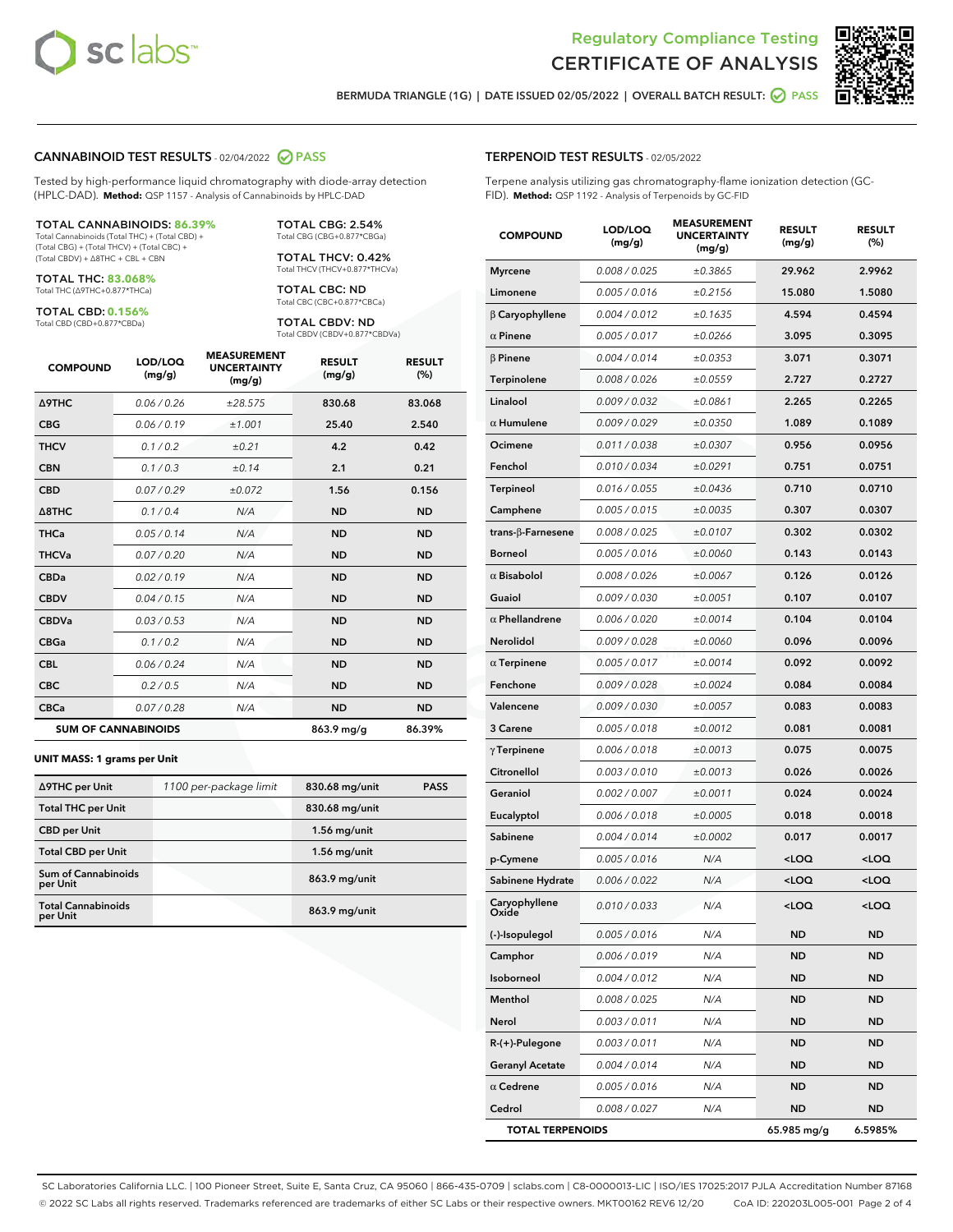



BERMUDA TRIANGLE (1G) | DATE ISSUED 02/05/2022 | OVERALL BATCH RESULT: @ PASS

# CATEGORY 1 PESTICIDE TEST RESULTS - 02/05/2022 2 PASS

Pesticide and plant growth regulator analysis utilizing high-performance liquid chromatography-mass spectrometry (HPLC-MS) or gas chromatography-mass spectrometry (GC-MS). \*GC-MS utilized where indicated. **Method:** QSP 1212 - Analysis of Pesticides and Mycotoxins by LC-MS or QSP 1213 - Analysis of Pesticides by GC-MS

| <b>COMPOUND</b>             | LOD/LOQ<br>$(\mu g/g)$ | <b>ACTION</b><br>LIMIT<br>$(\mu g/g)$ | <b>MEASUREMENT</b><br><b>UNCERTAINTY</b><br>$(\mu g/g)$ | <b>RESULT</b><br>$(\mu g/g)$ | <b>RESULT</b> |
|-----------------------------|------------------------|---------------------------------------|---------------------------------------------------------|------------------------------|---------------|
| Aldicarb                    | 0.03/0.08              | $\ge$ LOD                             | N/A                                                     | <b>ND</b>                    | <b>PASS</b>   |
| Carbofuran                  | 0.02 / 0.05            | $>$ LOD                               | N/A                                                     | <b>ND</b>                    | <b>PASS</b>   |
| Chlordane*                  | 0.03 / 0.08            | $\ge$ LOD                             | N/A                                                     | <b>ND</b>                    | <b>PASS</b>   |
| Chlorfenapyr*               | 0.03/0.10              | $\ge$ LOD                             | N/A                                                     | <b>ND</b>                    | <b>PASS</b>   |
| Chlorpyrifos                | 0.02 / 0.06            | $\ge$ LOD                             | N/A                                                     | <b>ND</b>                    | <b>PASS</b>   |
| Coumaphos                   | 0.02 / 0.07            | $\ge$ LOD                             | N/A                                                     | <b>ND</b>                    | <b>PASS</b>   |
| Daminozide                  | 0.02/0.07              | $>$ LOD                               | N/A                                                     | <b>ND</b>                    | <b>PASS</b>   |
| <b>DDVP</b><br>(Dichlorvos) | 0.03/0.09              | $\geq$ LOD                            | N/A                                                     | <b>ND</b>                    | <b>PASS</b>   |
| <b>Dimethoate</b>           | 0.03 / 0.08            | $\ge$ LOD                             | N/A                                                     | <b>ND</b>                    | <b>PASS</b>   |
| Ethoprop(hos)               | 0.03/0.10              | $\geq$ LOD                            | N/A                                                     | <b>ND</b>                    | <b>PASS</b>   |
| Etofenprox                  | 0.02/0.06              | $>$ LOD                               | N/A                                                     | <b>ND</b>                    | <b>PASS</b>   |
| Fenoxycarb                  | 0.03 / 0.08            | $\ge$ LOD                             | N/A                                                     | <b>ND</b>                    | <b>PASS</b>   |
| Fipronil                    | 0.03 / 0.08            | $\ge$ LOD                             | N/A                                                     | <b>ND</b>                    | <b>PASS</b>   |
| Imazalil                    | 0.02 / 0.06            | $\geq$ LOD                            | N/A                                                     | <b>ND</b>                    | <b>PASS</b>   |
| Methiocarb                  | 0.02 / 0.07            | $\ge$ LOD                             | N/A                                                     | <b>ND</b>                    | <b>PASS</b>   |
| Methyl<br>parathion         | 0.03/0.10              | $\geq$ LOD                            | N/A                                                     | <b>ND</b>                    | <b>PASS</b>   |
| <b>Mevinphos</b>            | 0.03/0.09              | $>$ LOD                               | N/A                                                     | <b>ND</b>                    | <b>PASS</b>   |
| Paclobutrazol               | 0.02 / 0.05            | $\ge$ LOD                             | N/A                                                     | <b>ND</b>                    | <b>PASS</b>   |
| Propoxur                    | 0.03/0.09              | $\ge$ LOD                             | N/A                                                     | <b>ND</b>                    | <b>PASS</b>   |
| Spiroxamine                 | 0.03 / 0.08            | $\ge$ LOD                             | N/A                                                     | <b>ND</b>                    | <b>PASS</b>   |
| Thiacloprid                 | 0.03/0.10              | $\geq$ LOD                            | N/A                                                     | <b>ND</b>                    | <b>PASS</b>   |
|                             |                        |                                       |                                                         |                              |               |

#### CATEGORY 2 PESTICIDE TEST RESULTS - 02/05/2022 2 PASS

| <b>COMPOUND</b>          | LOD/LOQ<br>$(\mu g/g)$ | <b>ACTION</b><br><b>LIMIT</b><br>$(\mu g/g)$ | <b>MEASUREMENT</b><br><b>UNCERTAINTY</b><br>$(\mu g/g)$ | <b>RESULT</b><br>$(\mu g/g)$ | <b>RESULT</b> |
|--------------------------|------------------------|----------------------------------------------|---------------------------------------------------------|------------------------------|---------------|
| Abamectin                | 0.03/0.10              | 0.1                                          | N/A                                                     | <b>ND</b>                    | <b>PASS</b>   |
| Acephate                 | 0.02/0.07              | 0.1                                          | N/A                                                     | <b>ND</b>                    | <b>PASS</b>   |
| Acequinocyl              | 0.02/0.07              | 0.1                                          | N/A                                                     | <b>ND</b>                    | <b>PASS</b>   |
| Acetamiprid              | 0.02/0.05              | 0.1                                          | N/A                                                     | <b>ND</b>                    | <b>PASS</b>   |
| Azoxystrobin             | 0.02/0.07              | 0.1                                          | N/A                                                     | <b>ND</b>                    | <b>PASS</b>   |
| <b>Bifenazate</b>        | 0.01/0.04              | 0.1                                          | N/A                                                     | <b>ND</b>                    | <b>PASS</b>   |
| <b>Bifenthrin</b>        | 0.02 / 0.05            | 3                                            | N/A                                                     | <b>ND</b>                    | <b>PASS</b>   |
| <b>Boscalid</b>          | 0.03/0.09              | 0.1                                          | N/A                                                     | <b>ND</b>                    | <b>PASS</b>   |
| Captan                   | 0.19/0.57              | 0.7                                          | N/A                                                     | <b>ND</b>                    | <b>PASS</b>   |
| Carbaryl                 | 0.02/0.06              | 0.5                                          | N/A                                                     | <b>ND</b>                    | <b>PASS</b>   |
| Chlorantranilip-<br>role | 0.04/0.12              | 10                                           | N/A                                                     | <b>ND</b>                    | <b>PASS</b>   |
| Clofentezine             | 0.03/0.09              | 0.1                                          | N/A                                                     | <b>ND</b>                    | <b>PASS</b>   |

|  | <b>CATEGORY 2 PESTICIDE TEST RESULTS</b> - 02/05/2022 continued |
|--|-----------------------------------------------------------------|
|  |                                                                 |

| <b>COMPOUND</b>               | LOD/LOQ<br>(µg/g) | <b>ACTION</b><br>LIMIT<br>(µg/g) | <b>MEASUREMENT</b><br><b>UNCERTAINTY</b><br>(µg/g) | <b>RESULT</b><br>(µg/g) | <b>RESULT</b> |
|-------------------------------|-------------------|----------------------------------|----------------------------------------------------|-------------------------|---------------|
| Cyfluthrin                    | 0.12 / 0.38       | $\overline{c}$                   | N/A                                                | <b>ND</b>               | <b>PASS</b>   |
| Cypermethrin                  | 0.11/0.32         | 1                                | N/A                                                | <b>ND</b>               | <b>PASS</b>   |
| Diazinon                      | 0.02 / 0.05       | 0.1                              | N/A                                                | <b>ND</b>               | <b>PASS</b>   |
| Dimethomorph                  | 0.03 / 0.09       | 2                                | N/A                                                | <b>ND</b>               | <b>PASS</b>   |
| Etoxazole                     | 0.02 / 0.06       | 0.1                              | N/A                                                | <b>ND</b>               | <b>PASS</b>   |
| Fenhexamid                    | 0.03 / 0.09       | 0.1                              | N/A                                                | <b>ND</b>               | <b>PASS</b>   |
| Fenpyroximate                 | 0.02 / 0.06       | 0.1                              | N/A                                                | <b>ND</b>               | <b>PASS</b>   |
| Flonicamid                    | 0.03 / 0.10       | 0.1                              | N/A                                                | <b>ND</b>               | <b>PASS</b>   |
| Fludioxonil                   | 0.03 / 0.10       | 0.1                              | N/A                                                | <b>ND</b>               | <b>PASS</b>   |
| Hexythiazox                   | 0.02 / 0.07       | 0.1                              | N/A                                                | <b>ND</b>               | <b>PASS</b>   |
| Imidacloprid                  | 0.04 / 0.11       | 5                                | N/A                                                | <b>ND</b>               | <b>PASS</b>   |
| Kresoxim-methyl               | 0.02 / 0.07       | 0.1                              | N/A                                                | <b>ND</b>               | <b>PASS</b>   |
| Malathion                     | 0.03 / 0.09       | 0.5                              | N/A                                                | <b>ND</b>               | <b>PASS</b>   |
| Metalaxyl                     | 0.02 / 0.07       | 2                                | N/A                                                | <b>ND</b>               | <b>PASS</b>   |
| Methomyl                      | 0.03 / 0.10       | $\mathcal{I}$                    | N/A                                                | <b>ND</b>               | <b>PASS</b>   |
| Myclobutanil                  | 0.03 / 0.09       | 0.1                              | N/A                                                | <b>ND</b>               | <b>PASS</b>   |
| Naled                         | 0.02 / 0.07       | 0.1                              | N/A                                                | <b>ND</b>               | <b>PASS</b>   |
| Oxamyl                        | 0.04 / 0.11       | 0.5                              | N/A                                                | <b>ND</b>               | <b>PASS</b>   |
| Pentachloronitro-<br>benzene* | 0.03 / 0.09       | 0.1                              | N/A                                                | <b>ND</b>               | <b>PASS</b>   |
| Permethrin                    | 0.04/0.12         | 0.5                              | N/A                                                | <b>ND</b>               | <b>PASS</b>   |
| Phosmet                       | 0.03 / 0.10       | 0.1                              | N/A                                                | <b>ND</b>               | <b>PASS</b>   |
| Piperonylbu-<br>toxide        | 0.02 / 0.07       | 3                                | N/A                                                | <b>ND</b>               | <b>PASS</b>   |
| Prallethrin                   | 0.03 / 0.08       | 0.1                              | N/A                                                | <b>ND</b>               | <b>PASS</b>   |
| Propiconazole                 | 0.02 / 0.07       | 0.1                              | N/A                                                | <b>ND</b>               | <b>PASS</b>   |
| Pyrethrins                    | 0.04 / 0.12       | 0.5                              | N/A                                                | <b>ND</b>               | <b>PASS</b>   |
| Pyridaben                     | 0.02 / 0.07       | 0.1                              | N/A                                                | <b>ND</b>               | <b>PASS</b>   |
| Spinetoram                    | 0.02 / 0.07       | 0.1                              | N/A                                                | <b>ND</b>               | <b>PASS</b>   |
| Spinosad                      | 0.02 / 0.07       | 0.1                              | N/A                                                | <b>ND</b>               | <b>PASS</b>   |
| Spiromesifen                  | 0.02 / 0.05       | 0.1                              | N/A                                                | <b>ND</b>               | <b>PASS</b>   |
| Spirotetramat                 | 0.02 / 0.06       | 0.1                              | N/A                                                | ND                      | <b>PASS</b>   |
| Tebuconazole                  | 0.02 / 0.07       | 0.1                              | N/A                                                | <b>ND</b>               | <b>PASS</b>   |
| Thiamethoxam                  | 0.03 / 0.10       | 5                                | N/A                                                | <b>ND</b>               | <b>PASS</b>   |
| Trifloxystrobin               | 0.03 / 0.08       | 0.1                              | N/A                                                | <b>ND</b>               | <b>PASS</b>   |

SC Laboratories California LLC. | 100 Pioneer Street, Suite E, Santa Cruz, CA 95060 | 866-435-0709 | sclabs.com | C8-0000013-LIC | ISO/IES 17025:2017 PJLA Accreditation Number 87168 © 2022 SC Labs all rights reserved. Trademarks referenced are trademarks of either SC Labs or their respective owners. MKT00162 REV6 12/20 CoA ID: 220203L005-001 Page 3 of 4